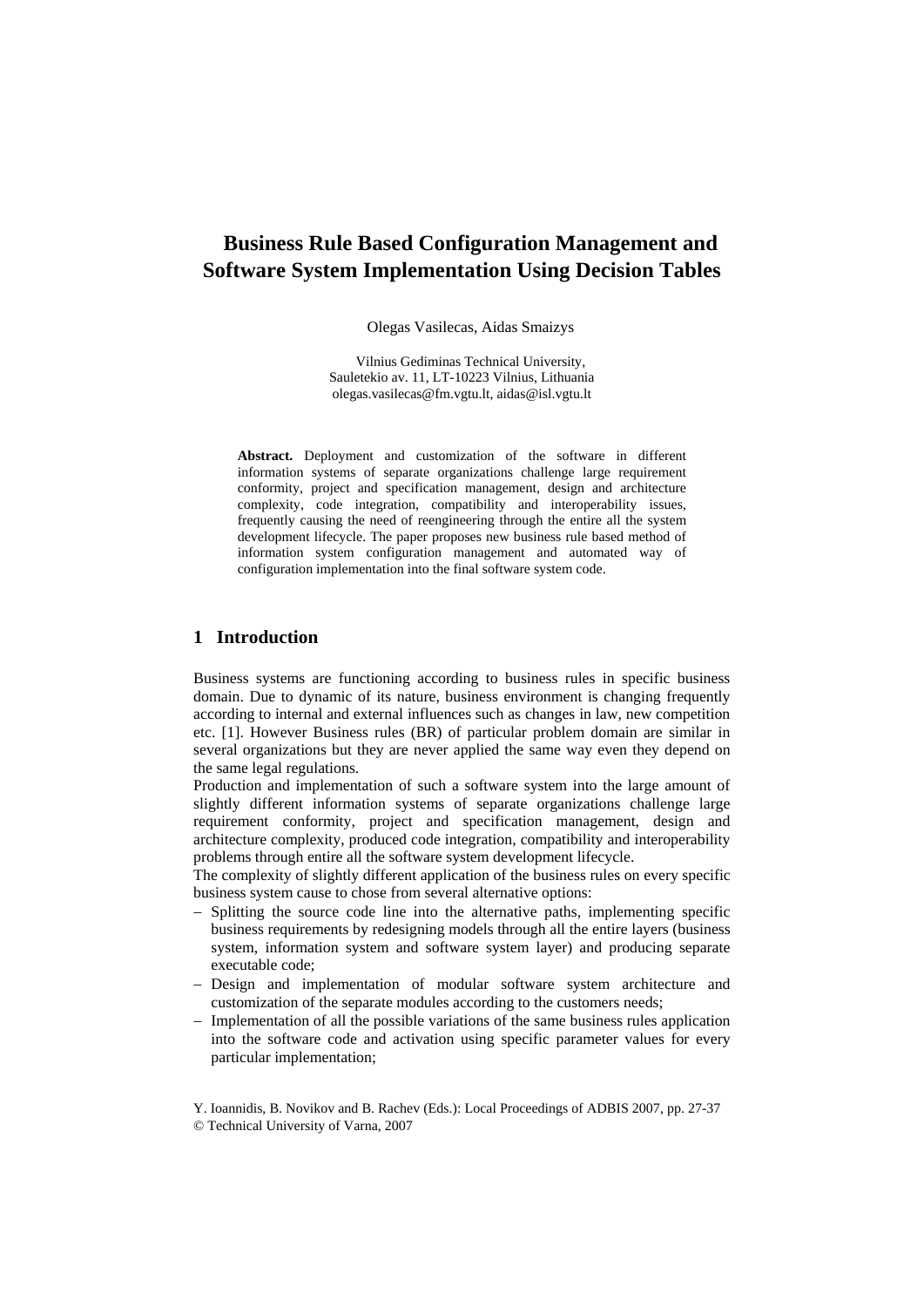− Change of business system according to constrains caused by particular implementation of business rules hard coded into the software system.

Every solution proposed before has its own specific limitations. Separate code lines result in dramatic usage of resources to manage the changes and are rarely used in practice, unless it's planed to split and develop separate software because of different target market segments, pricing policy etc.

Modular architecture allows separation of core functionality and creation of separate modules prepared for customization according to the customers needs, but it results integration problems after core modules are renewed. Such upgrades often result unacceptable risk, especially in case of business critical applications.

The solution based on configuration parameters require redesign of software system code for every implementation of every different aspect of business rule implementation according to the specific customer needs and redesign of the configuration parameter storage or at least change of configuration values. In large systems such configuration parameter set can grow dramatically and cause large configurations and complicated management. Usually it is very difficult to follow the meaning of every parameter and prevent duplication or contradicting settings that result in unpredictable behaviour of the system.

The accommodation of business system according to the proposed software or information system is the easiest way for developer, but the least acceptable for business people, because of unpredictable influence of such a modification into the business system efficiency, competitiveness and etc. This way is applied very rarely and only partly changing business processes mostly critical for implementation.

The paper proposes new business rule based method of information system configuration management and automated way of configuration implementation into the final software system code using metamodel transformations.

The paper is structured as follows: Section 2 discusses related work, in Section 3 we introduce decision table based rule model driven method for automated way of configuration implementation into the final software system code using metamodel transformations. In Section 4 we introduce current state of our research experimental implementation. Finally we present our conclusions and discuss future research in Section 5.

# **2. Related Work**

A decision is a choice about a "course of action". A course of action may include many individual actions. A decision may be characterized on a continuum from unstructured to structured [7].

Rules can be graphically represented in multiple ways for usability purposes. Two structures are primarily used: decision trees and decision tables (DTs). Rule engines do not really care about the rule representation since either structure is compiled into similar executable rule statements.

According to [4, 6] business rules are involved in capturing requirements and creating business or information system model and stored in graphical specifications. Although the main reason why business patterns or models are not reused without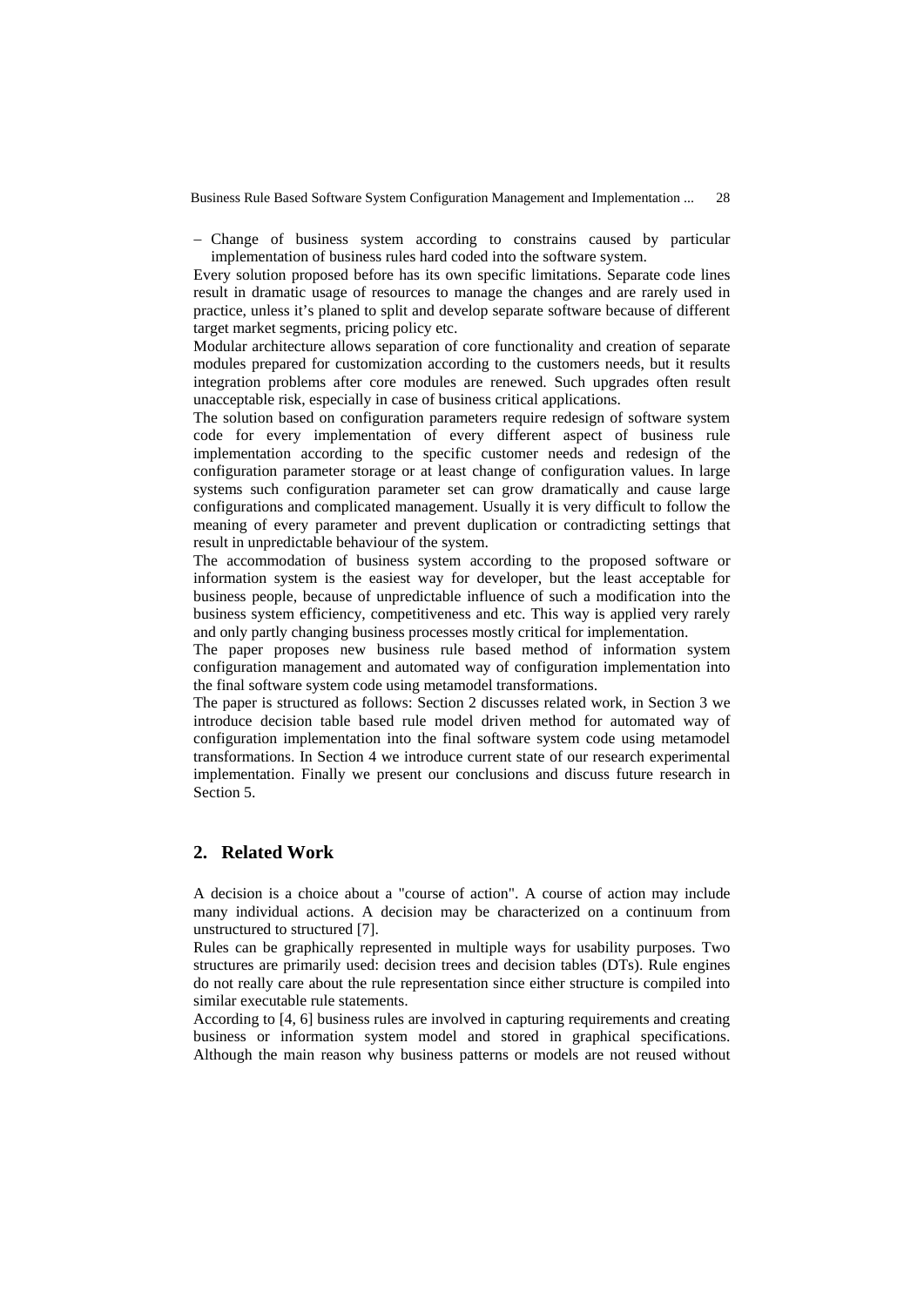further manual interpretation is because the computation of a floating decimal number remained in gross-to-net pay obviously did not remain the same even in two installations in the same city. That means - design process does not eliminate or control further manual transformation of the requirements and the final result usually depends on the developer. Thereby by implementing the requirement in development process the relations to the business rules are lost. The other problem is that the meaning of the Business rule embedded in a graphical model can change already in design process by involvement of new business rules represented by adding new components and relations to the model. Such changes can result in contradictions and incompleteness of business rule set.

The decision table formalism is not an isolated technique and shows a lot of interfaces to other representation formalisms such as code, trees, rules, etc. Making good use of these connections, however, is only possible through flexible computer support. Therefore a variety of bridges have been built between the decision table workbench and other representations, resulting in a large application domain for decision table modelling [8]. Decision tables are context free. Unlike decision trees, no prior path must be completed for the table to arrive at a decision. Only input values for the necessary parameters along the axes are required. Decision tables are best used for a consistent, but limited, set of parameters, where potentially a large number of possible values persist for those parameters.

That is the main reason why we have selected DTs as the best solution for software configuration embedded business rules used for process logic modifications according to the business object condition represented by values of selected business object attributes. However a table with many different parameters quickly becomes complex which diminishes its usefulness as a simplification concept.

Whatever DTs is the technique used to visualize business rules (Decision table or tree viewer), it is necessary to have a language which makes it possible to specify the syntax and the semantics of the rules [8, 3]. We disagree with such a point of view into the Decision table usage. We think that in some cases it's a perfect solution for BR specification interface design.

The business analysts or domain experts need to develop clear, precise and complete business rules that represent real life business process logics and these processes need to be logically robust as a software implementation. From the other side the programmers use the same business rules, interpreted as software system functional requirements that are later translated into a programming language that becomes part of the application. Software development involved code writing covers every possible combination of circumstances – user input, database transaction, or any other event – that the program will encounter. When the programmer or analyst overlooks a possible combination of inputs or events, the program will do things in unpredictable way and produce unexpected results. Even worse are errors made by programmers who do not fully understand the interaction between different options and their combination. The automated implementation of the DTs represented rules into the software system code would allow error prone solution of all the possible problems like omitted, duplicated, or contradictioning conditions and inadequate implementation.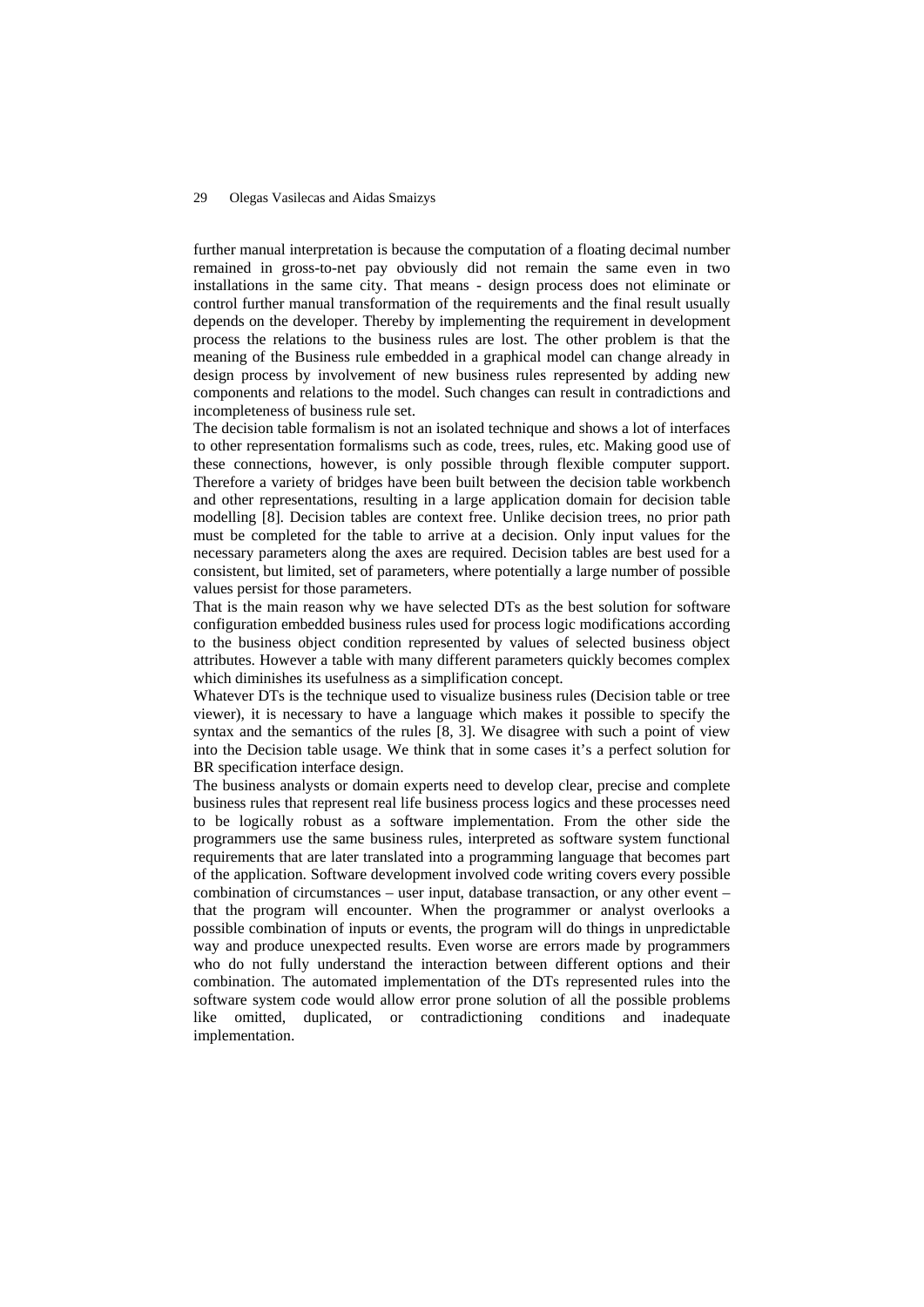There are two main views in dynamic business rule driven software system design. One of them is to design predefined executable processes and execute them by using rules in software system, where processes and execution rules are derived from business rules using transformations [5]. And other one discussed in our papers [10], where business rules and facts describing current business system state are loaded into inference engine of the software system and transformed into software system executable data analysis process according to the results of logical derivations.

The authors in  $[2]$  say that ,, model translations can be specified in a truly generic way: the source and the target metamodels are parameters of the entire procedure and specify the operation of model translation as a special diagram operation well known in category theory under the name of pull-back. At the heart of the approach is a mapping between the two metamodels, which governs the entire translation procedure". We agree with the authors and have used similar approach for BR transformation, although we have used XML based transformations as described in [10]. This approach is used for automated generation of design models and final software system components according to the method proposed in next section.

# **3. Decision table based method for formal business rule representation and automated implementation**

One part of a decision tables contains conditions that can be linked to create a rule, and the other part contains actions that are related to the rules. Once you've defined the rules, it's possible using special editor to automatically analyze them, add missing rules, and remove those that are redundant or contradictory.

In this paper we propose configuration management based on business system rules. According to the framework presented in [11] business rules are captured in business system usually interviewing business people, analyzing business processes, studying documentation and legal regulations. Captured informal business rules are placed in repository and transformed in to the information system rules using decision tables. Decision tables are directly implemented into the software system database using automated logical data model generator according to the method schema (Fig. 1.).

After that data model from DBMS is to be reverse engineered back into the software system model and used for building business logic (BL) classes and data access (DA) classes in the software system model allowing automated access and manipulation from information or business system model, implementing business services for processing business objects automatically into the separate software system module (GUI executable) later on.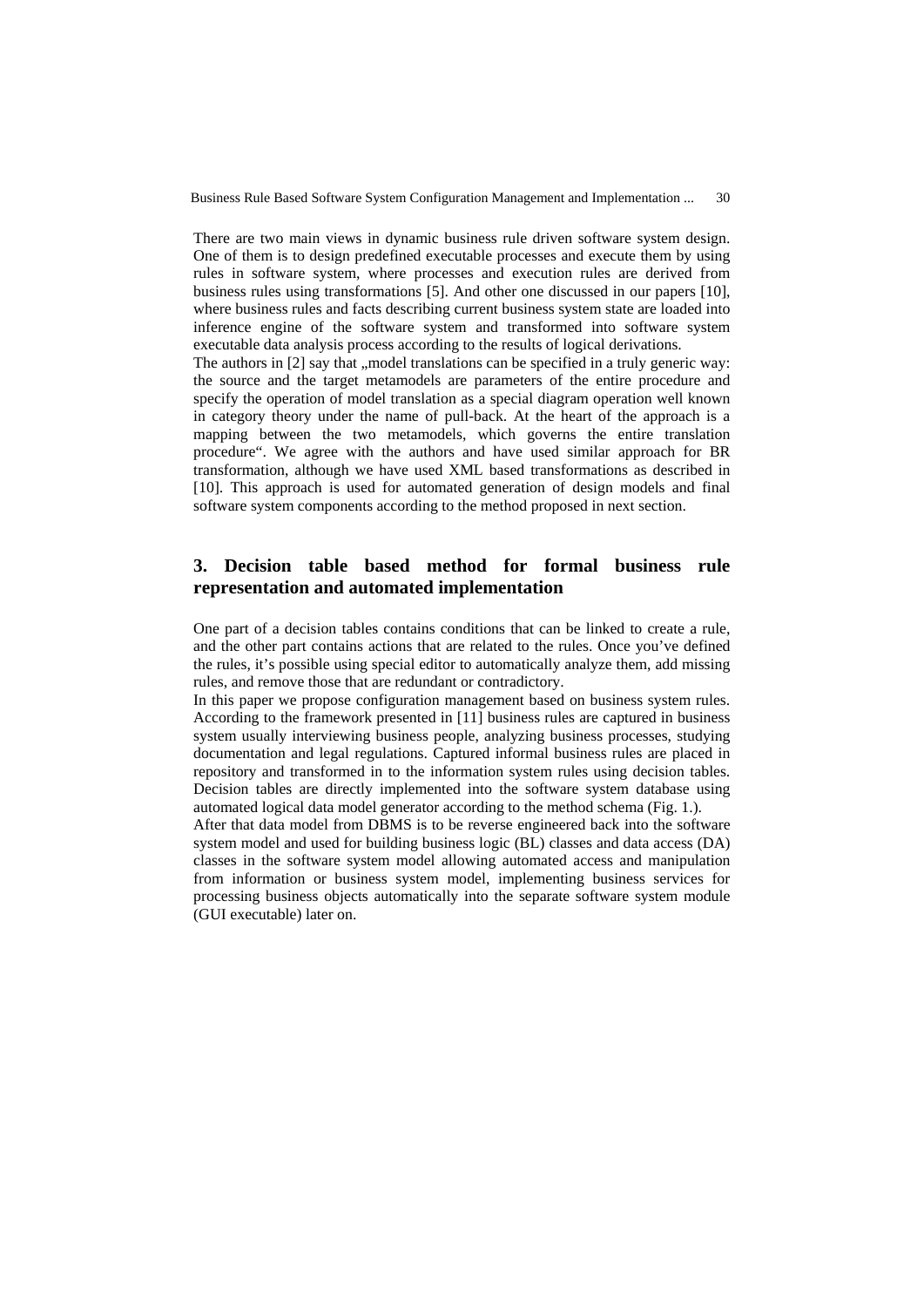

**Fig. 1.** The method for automated business rule based configuration implementation.

### **3.1 Decision table based business system process rule specification and representation**

Business analysts often use decision tables to represent a particular set of requirements, so replication of that structure in the rule engine reuses a familiar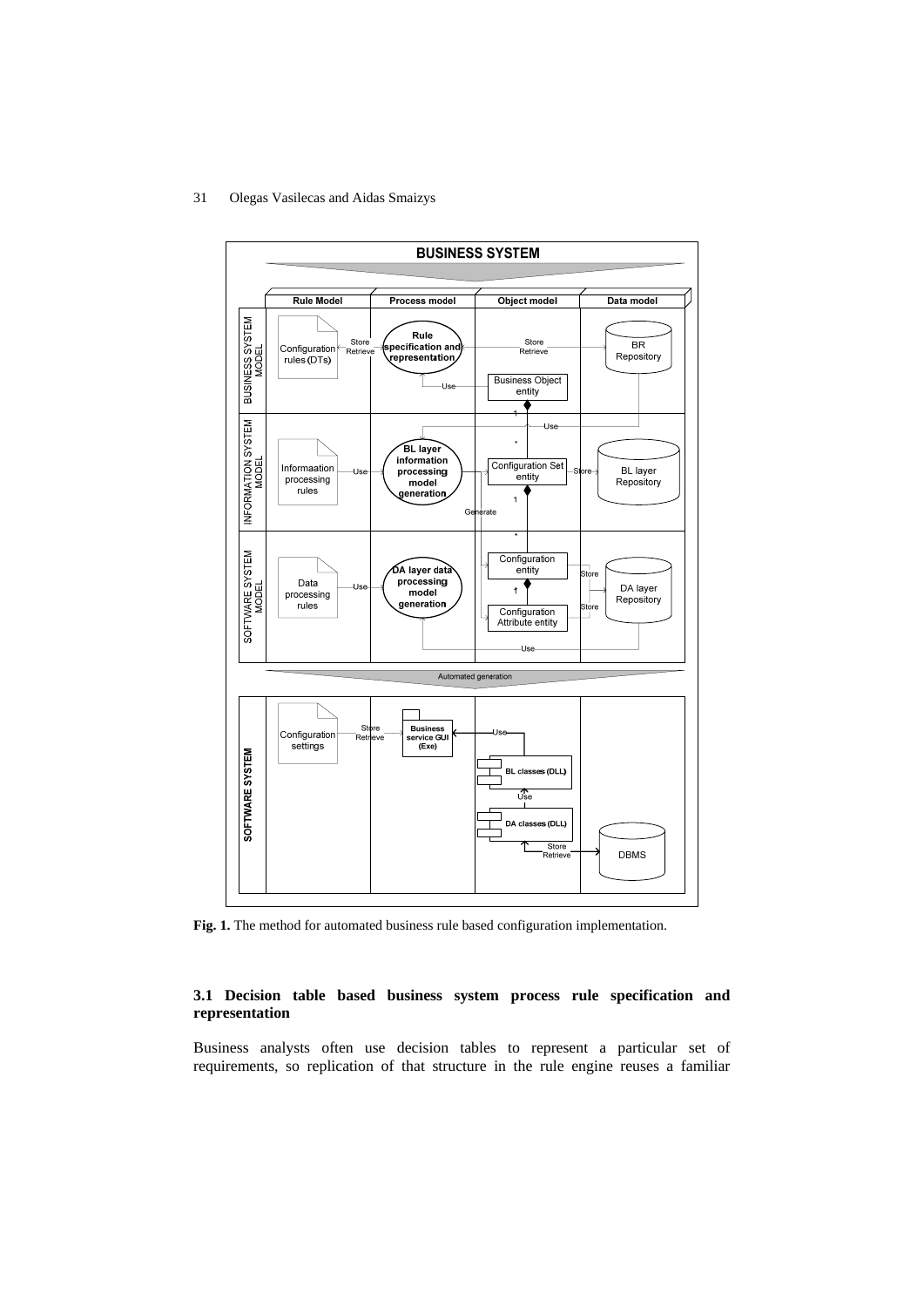concept. Decision tables can quickly highlight where an outcome or decision is missing. Each decision table should only make one particular type of determination. Also, not all parameters have valid decision outcomes in all the cases.



**Fig. 2.** Main DTs metamodel nodes

Figure (Fig. 2.) displays MOF/UML metamodel based rule set represented as decision table that captures business rules used to represent business process model which logics depends on the configuration parameters stored in the final software system. Each condition is a logical formula that refers to the domain atoms and variables of the rule set.

**Business system object process rules & preconditions DTs:**

|           | getConfiguration(Group, Sort, Type, Numbering) |            |              |   |   |            |   |   |            |   |   |
|-----------|------------------------------------------------|------------|--------------|---|---|------------|---|---|------------|---|---|
|           | Group                                          |            | <b>PER</b>   |   |   | <b>SEC</b> |   |   | <b>AUT</b> |   |   |
|           | 2                                              | Sort       | V            |   | P |            |   |   | ν          |   | P |
| Type      | 1                                              | в          | x            |   |   |            |   |   | х          |   |   |
|           | $\overline{\mathbf{c}}$                        | Р          |              | X | X |            |   | x |            | Χ | X |
| Numbering |                                                | NUMBERING1 | X            |   |   |            |   |   |            |   |   |
|           | $\overline{\mathbf{c}}$                        | NUMBERING2 |              |   |   |            |   |   | х          |   |   |
|           | 3                                              | NUMBERING3 |              | X | X |            | ۰ | X | ۰          |   |   |
|           | 4                                              | NUMBERING4 |              |   |   |            |   |   |            | Χ | X |
|           |                                                | Code       |              |   |   |            | 5 | ĥ |            | 8 | 9 |
|           |                                                |            | <b>Rules</b> |   |   |            |   |   |            |   |   |

**Rule representation for business system users:**

- 1 IF Pass Group IS Person AND Pass Sort IS Visitor THEN issue Pass Type BarCode AND use NUMBERING1
- 2 IF Pass Group IS Person AND Pass Sort IS Temporary THEN issue Pass Type Proximity AND use NUMBERING3
- 3 IF Pass Group IS Person AND Pass Sort IS Permanent THEN issue Pass Type Proximity AND use NUMBERING3
- 4 IF Pass Group IS Security AND Pass Sort IS Visitor THEN issue Pass is Not Available
- 5 IF Pass Group IS Security AND Pass Sort IS Temporary THEN issue Pass is Not Available
- 6 IF Pass Group IS Security AND Pass Sort IS Permanent THEN issue Pass Type Proximity AND use NUMBERING3
- 7 IF Pass Group IS Auto AND Pass Sort IS Visitor THEN issue Pass Type BarCode AND use NUMBERING2
- 8 IF Pass Group IS Auto AND Pass Sort IS Temporary THEN issue Pass Type Proximity AND use NUMBERING4
- 9 IF Pass Group IS Auto AND Pass Sort IS Permanent THEN issue Pass Type Proximity AND use NUMBERING4

**Fig. 3.** Pass issue business process rules represented by Decision Table

The actual rules of the rule set are an ordered conjunction of conditions, such that a rule contains at most one condition of each condition label. Notice that not every conjunction of conditions is necessarily meaningful. In other words, it might be the case that a specific condition is only meaningful in combination with other specific conditions. In addition to conditions, a rule refers to one or more conclusions.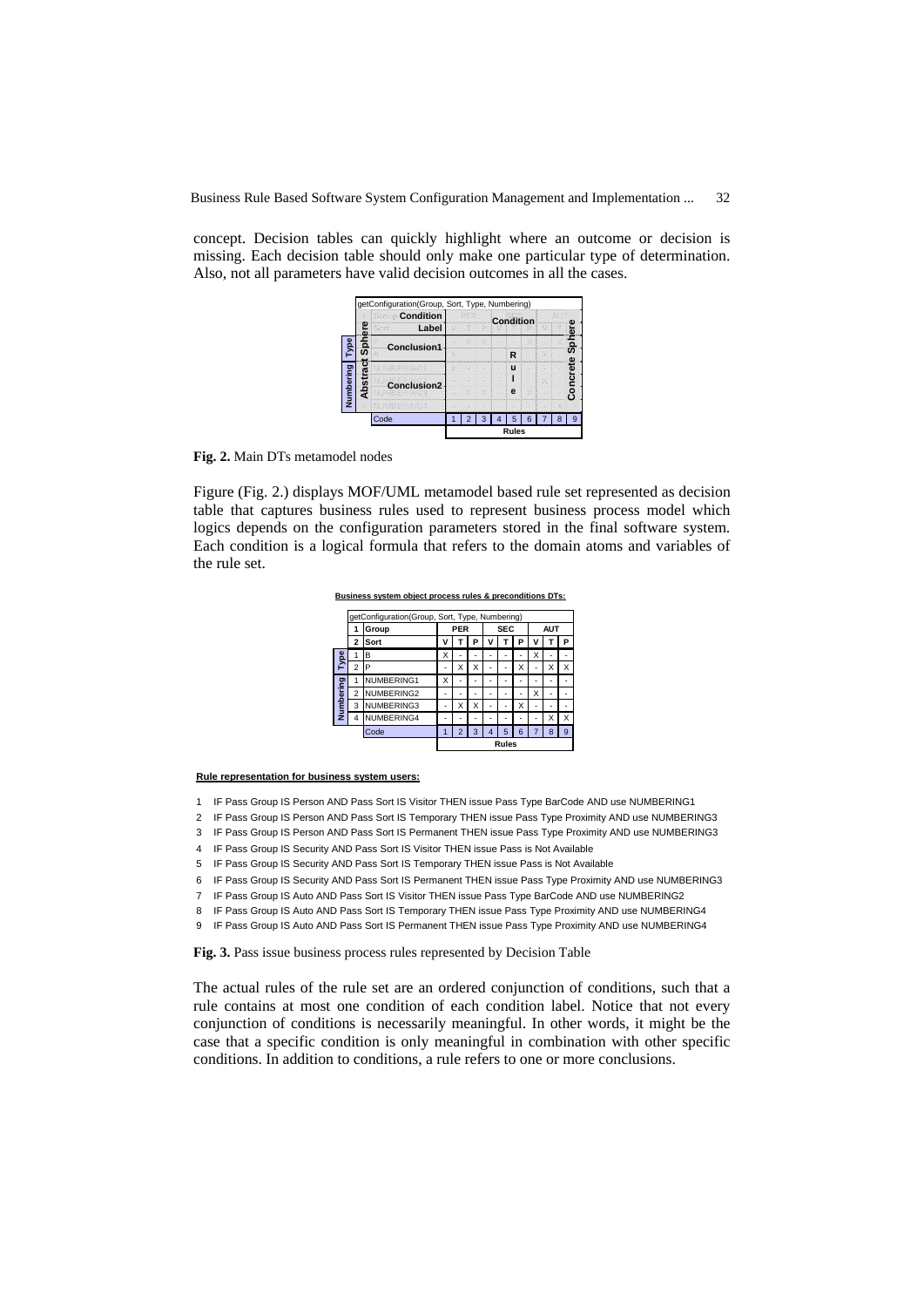Figure (Fig. 3.) presents an example of such a DTs used for security system Pass issue process logic representation and (Fig. 4.) presents its subjects, properties and variables. As displayed in rules the selection of numbering and type of the pass is preceded according to the group and sort of the pass.

|           |                | Subjects, properties, variables and values: |                  |                                                   |         |  |  |  |
|-----------|----------------|---------------------------------------------|------------------|---------------------------------------------------|---------|--|--|--|
|           | ID             | Code                                        | Name             | Description, processing requirements              |         |  |  |  |
|           |                |                                             |                  |                                                   |         |  |  |  |
| Group     |                | <b>PER</b>                                  | Person           | Entrance through pedestrian gates allowed         |         |  |  |  |
|           |                | <b>SEC</b>                                  | Security         | All security operations allowed                   |         |  |  |  |
|           | 3              | AUT                                         | Auto             | Entrance through automobile gates allowed         |         |  |  |  |
|           |                |                                             |                  |                                                   |         |  |  |  |
| Sort      |                | V                                           | Visitor          | Pass used for one entrance and exit.              |         |  |  |  |
|           |                |                                             | Temporary        | Pass used for multiple acces for temporary period |         |  |  |  |
|           | 3              | P                                           | Permanent        | Pass used for unlimited access                    |         |  |  |  |
|           |                |                                             |                  |                                                   |         |  |  |  |
| Type      |                | B                                           | BarCode          | Pass issued using BarCode card                    |         |  |  |  |
|           | $\overline{2}$ | P                                           | Proximity        | Pass issued using Proximity card                  |         |  |  |  |
|           |                |                                             |                  |                                                   |         |  |  |  |
|           |                | Code                                        | <b>StartFrom</b> | FinishOn                                          | Current |  |  |  |
|           |                |                                             |                  |                                                   |         |  |  |  |
| Numbering |                | NUMBERING1                                  | PB0001           | PB9999                                            | PB0000  |  |  |  |
|           | 2              | NUMBERING2                                  | AB0001           | AB9999                                            | AB0000  |  |  |  |
|           | 3              | NUMBERING3                                  | PP0001           | PP9999                                            | PP0000  |  |  |  |
|           |                | NUMBERING4                                  | AP0001           | AP9999                                            | AP0000  |  |  |  |

**Fig. 4.** Pass issue process rule DTs subjects, properties, variables and values

We have used the especially produced DTs management software to allow addition of the attributes for condition labels and conclusions for better understanding of the DTs and generation of the configuration data tables and filling them with configuration values. Next Section presents transformation of DTs rules into the Entity-Relationship (ER) model.

#### **3.2 Metamodel based transformation of Decision tables**

We have used slightly modified MOF/UML DTs metamodel presented in [3] and created similar ER metamodel. Such metamodels were used for specification of the transformations needed to produce ER model from DTs created as described in previous Section. Models represented in typed graphs were transformed into XSD schemas and mapped according to the method described in [9]. All the mapping functions were collected into XSLT transformation schema and the transformation executed using XML parser. As a result of transformations we have got ER model used for creation of the database and filling it with data entered in DTs using generated SQL clauses.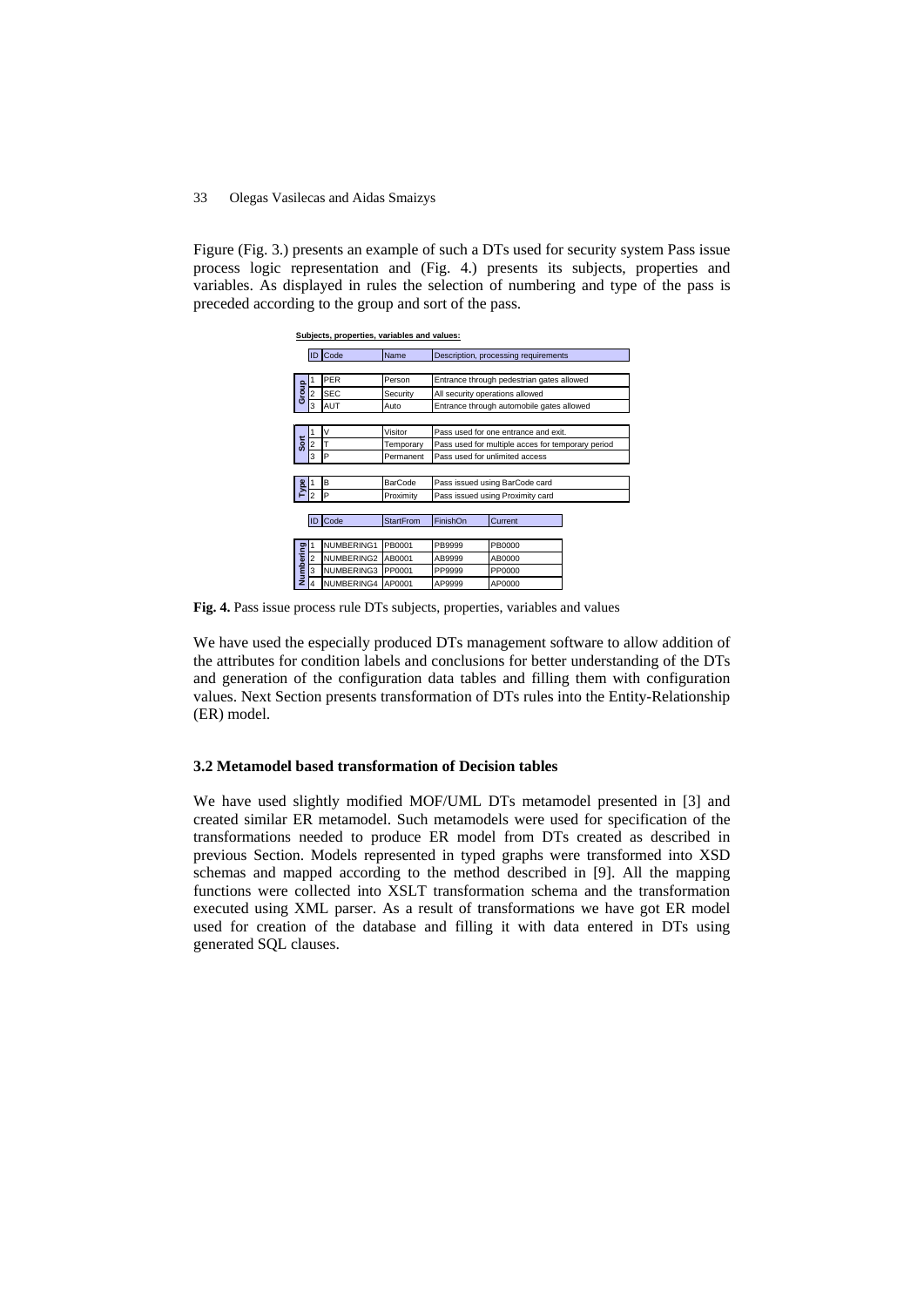

**Fig. 5.** The result of metamodel based DTs transformation into the ER model.

ER model was used for automated generation of the database using produced SQL CREATE TABLE, JOIN and INSERT clauses to fill the data from DT's. As the result we have got database with value filled tables related according to the ER model displayed in (Fig. 6.).

| <b>ID</b> GroupCode |  |            | <b>SortCode</b><br><b>TypeCode</b> |   | NumberingCode |  |  |
|---------------------|--|------------|------------------------------------|---|---------------|--|--|
|                     |  |            |                                    |   |               |  |  |
| Configuration       |  | <b>PER</b> |                                    | в | NUMBERING1    |  |  |
|                     |  | PER        |                                    | P | NUMBERING3    |  |  |
|                     |  | PER        | D                                  | P | NUMBERING3    |  |  |
|                     |  | <b>SEC</b> | n                                  | P | NUMBERING3    |  |  |
|                     |  | <b>AUT</b> |                                    | B | NUMBERING2    |  |  |
|                     |  | AUT        |                                    | P | NUMBERING4    |  |  |
|                     |  | AUT        | P                                  | P | NUMBERING4    |  |  |

**Fig. 6.** Example of produced business system object Pass Configuration Table

Generated database was used for business object processing automation presented in next Section.

#### **3.3 Business process automation and software system code generation**

Because we have business process logics represented as DTs, data model in ER and data values filled into the database it is possible the generation of information system (IS) process code (Fig. 7.) in the software system (SS) according to the Information processing rules (Fig. 1.) that allows generation of the business object processing interface in business service tier and necessary classes in BL tier used for automation of the collection and entity operations like save, get, delete, filter etc. The access to the database is performed through generated DAO classes in DA tier according to the data processing rules stored in Template.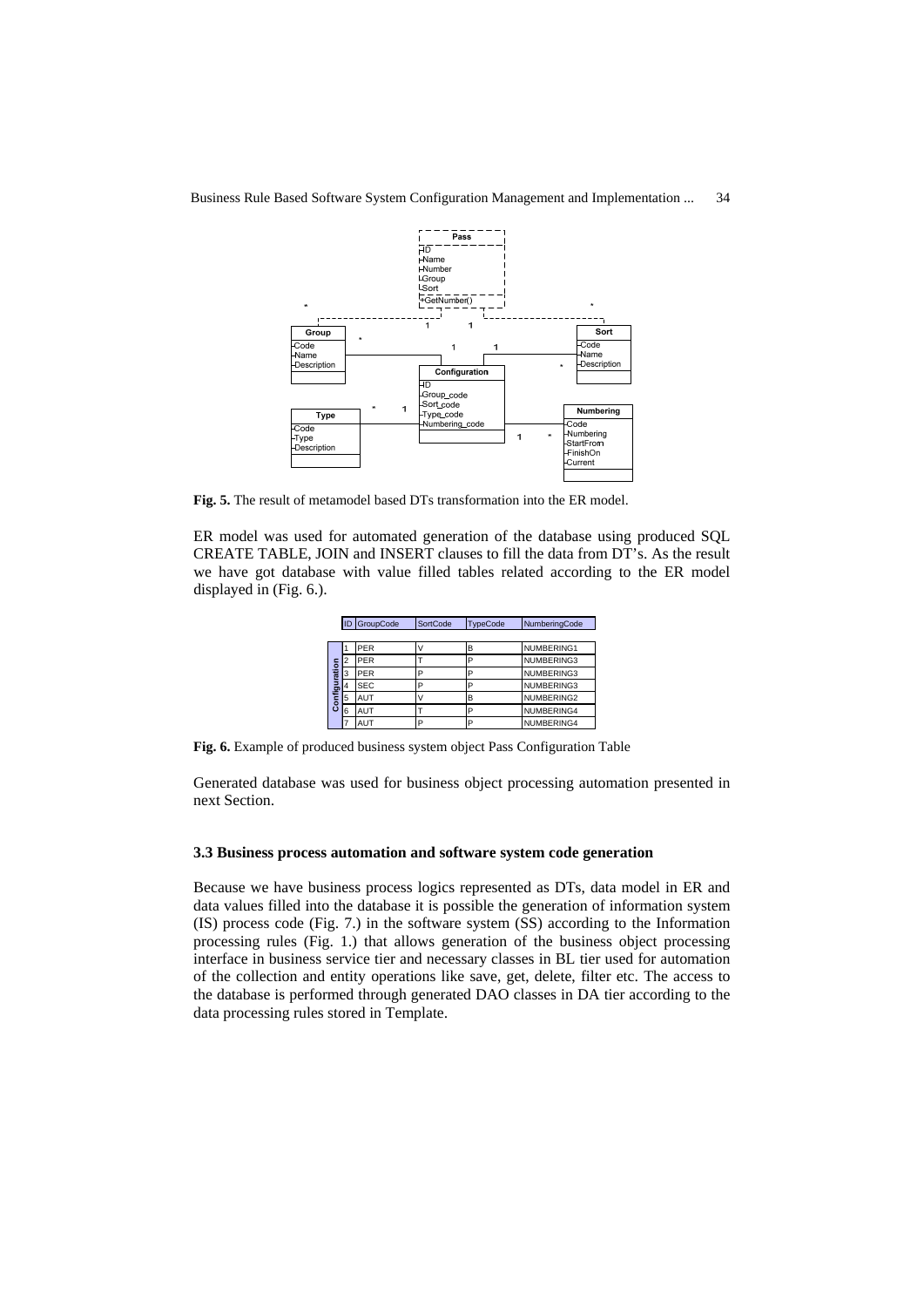|     | 'Generated Software system Business service tier GUI Business object processing Form code |  |  |  |  |  |
|-----|-------------------------------------------------------------------------------------------|--|--|--|--|--|
| 001 | Imports BL.CollectionClasses                                                              |  |  |  |  |  |
| 002 | Imports BL.EntityClasses                                                                  |  |  |  |  |  |
| 003 | Imports BL.FieldClasses                                                                   |  |  |  |  |  |
| 004 | Public Class frmPassEdit                                                                  |  |  |  |  |  |
| 005 | Inherits System.Windows.Forms.Form                                                        |  |  |  |  |  |
| 006 | Private PassEntity As PassEntity                                                          |  |  |  |  |  |
|     | $\ddotsc$                                                                                 |  |  |  |  |  |
| 007 | Me.cbGroup.DataSource = GroupCollection()                                                 |  |  |  |  |  |
| 008 | Me.cbGroup.ValueMember = GroupFields.Code.Alias.ToString()                                |  |  |  |  |  |
| 009 | Me.cbGroup.DisplayMember = GroupFields.Name.Alias.ToString()                              |  |  |  |  |  |
|     |                                                                                           |  |  |  |  |  |
| 010 | Private Sub btnSave_Click _                                                               |  |  |  |  |  |
| 011 | (ByVal sender As System.Object, ByVal e As System.EventArgs) Handles btnSave.Click        |  |  |  |  |  |
| 012 | Dim Pass As PassEntity                                                                    |  |  |  |  |  |
| 013 | Dim Numbering As String                                                                   |  |  |  |  |  |
| 014 | Dim Err As Boolean = ConfigurationEntity.getConfiguration _                               |  |  |  |  |  |
| 015 | (cbGroup.SelectedValue, cbSort.SelectedValue, Pass.Type, Numbering)                       |  |  |  |  |  |
| 016 | If Err then Exit Sub                                                                      |  |  |  |  |  |
| 017 | IbIType.Text = Pass.Type.Name<br>'Get Pass Type Name through Entity relations in BL       |  |  |  |  |  |
| 018 | Pass.Number = NumberingEntity.getNumber(Numbering)                                        |  |  |  |  |  |
| 019 | Pass.Save                                                                                 |  |  |  |  |  |
| 020 | End Sub                                                                                   |  |  |  |  |  |
| 021 | <b>End Class</b>                                                                          |  |  |  |  |  |
|     |                                                                                           |  |  |  |  |  |
|     | 'Generated Software system Business logic tier code using ER model                        |  |  |  |  |  |
| 021 | Imports DA.DaoClasses                                                                     |  |  |  |  |  |
| 022 | Namespace BL.EntityClasses                                                                |  |  |  |  |  |
| 023 | <b>Public Class ConfigurationEntity</b>                                                   |  |  |  |  |  |
|     |                                                                                           |  |  |  |  |  |
| 024 | Public Shared Function getConfiguration _                                                 |  |  |  |  |  |
| 025 | (ByVal Group As String, ByVal Sort As String, _                                           |  |  |  |  |  |
| 026 | ByRef Type As String, ByRef Numbering As String) As Boolean                               |  |  |  |  |  |
| 027 | Dim Configuration As ConfigurationEntity = GetConfigurationEntity(Group, Sort)            |  |  |  |  |  |
| 028 | If IsNothing(Configuration) Then Return False                                             |  |  |  |  |  |
| 029 | $Type = Configuration. Type$                                                              |  |  |  |  |  |
| 030 | Sort = Configuration.Sort                                                                 |  |  |  |  |  |
| 031 | <b>Return True</b>                                                                        |  |  |  |  |  |
| 032 | <b>End Function</b>                                                                       |  |  |  |  |  |
| 033 | <b>End Class</b>                                                                          |  |  |  |  |  |
| 034 | End Namespace                                                                             |  |  |  |  |  |
|     |                                                                                           |  |  |  |  |  |

**Fig. 7.** Pass issue process SS code in Basic generated from ER model and DTs

The code provides interface for business object "Pass" processing. We displayed an example of code used to save the "Pass" data. Because Type and Numbering of the "Pass" is based on Configuration – procedure code (lines 14 - 15) selects Configuration data according to the Group and Sort combo boxes in PassEdit Form. Group and Sort combo boxes are created (lines 7 - 9) using Collection and Field classes generated in BL tier. The Function getConfiguration is stored in BL tier and returns false if there is no configuration records available for selected preconditions. If configuration is available the function sets Type and Numbering values returned into the Form (lines 29 – 30). Configuration data is got from database using function getConfigurationEntity in DA tier and uses generated DaoClasses to get data from database (line 27).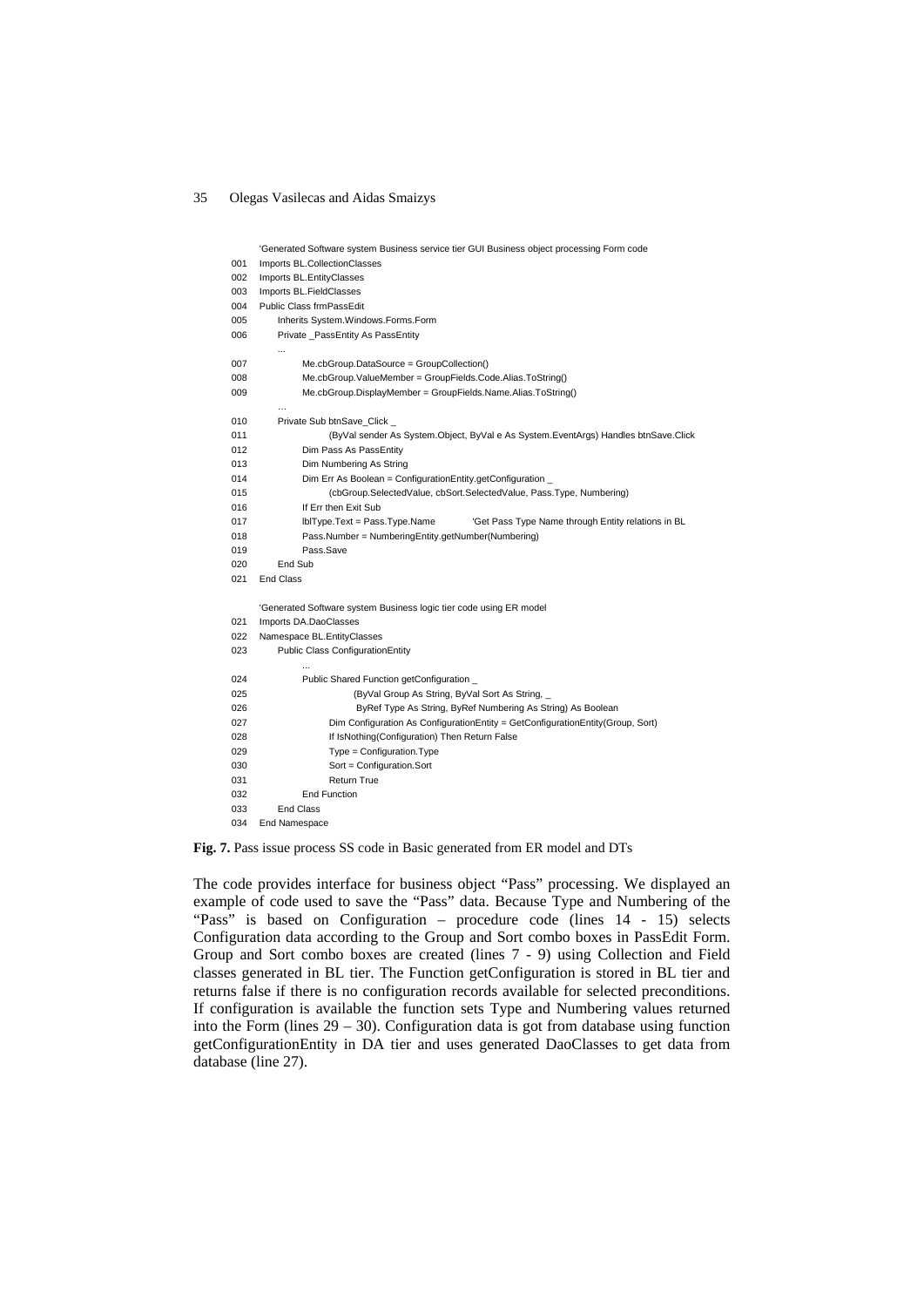### **4. Experimental evaluation of the method**

The proposed method was used for development of automated security system used for transport and visitor control and access data exchange system in sea port. According to the proposed method we have collected informal business rules used for access restrictions and regulations and transformed them according to the proposed method presented in Section 3 into the formal decision rules in information system layer.

Such decision tables were implemented directly into the software system database and used for automated software system code generation producing separate parts of the software code allowing implementation of the business rules logics and automated software built decisions according to the parameters filled into the previously built database used as configuration storage.

We have experienced that such decision tables are very common and well understood by system engineers, but difficult to read for business users. So we designed transformations used to extract business rules implemented into Software system Configuration according to the currently entered configuration parameter values and represent them in plain text.

The same decision tables where used for transformation into the Horn clauses, used as logical control code uploaded into the security system controllers.

# **5. Conclusions**

In this paper, we have set out for using a business rule model stored in decision tables to represent the semantics of domain specific business object attribute values dependent process logics and created a method that allows automated implementation of them into the configuration of the N-tier architecture based software system and process code.

In particular, we have shown that Decision tables usually used as business rule visualization technique are applicable for business rule specification.

The proposed method of automated software configuration implementation allows changes of process logic by changing configuration values directly in the software system and is limited only by data model implemented into the database, because if such modifications will be needed it should be produced all the automated reengineering process starting from the changes of DTs rules adding new conditions and conclusions and finishing with application of automated transformations.

All the limitations of the DTs belong to the proposed method too and should be solved using other engineering methods.

At the moment we are continuing our research in the following directions. First of all, we are working on information processing rule templates for the validation of business object entities and their attributes in the software system business logic and service tier. In addition we envision extension of the presented method, metamodels, transformations and templates to allow automated incorporation of business rules used for validation into the generated software code.